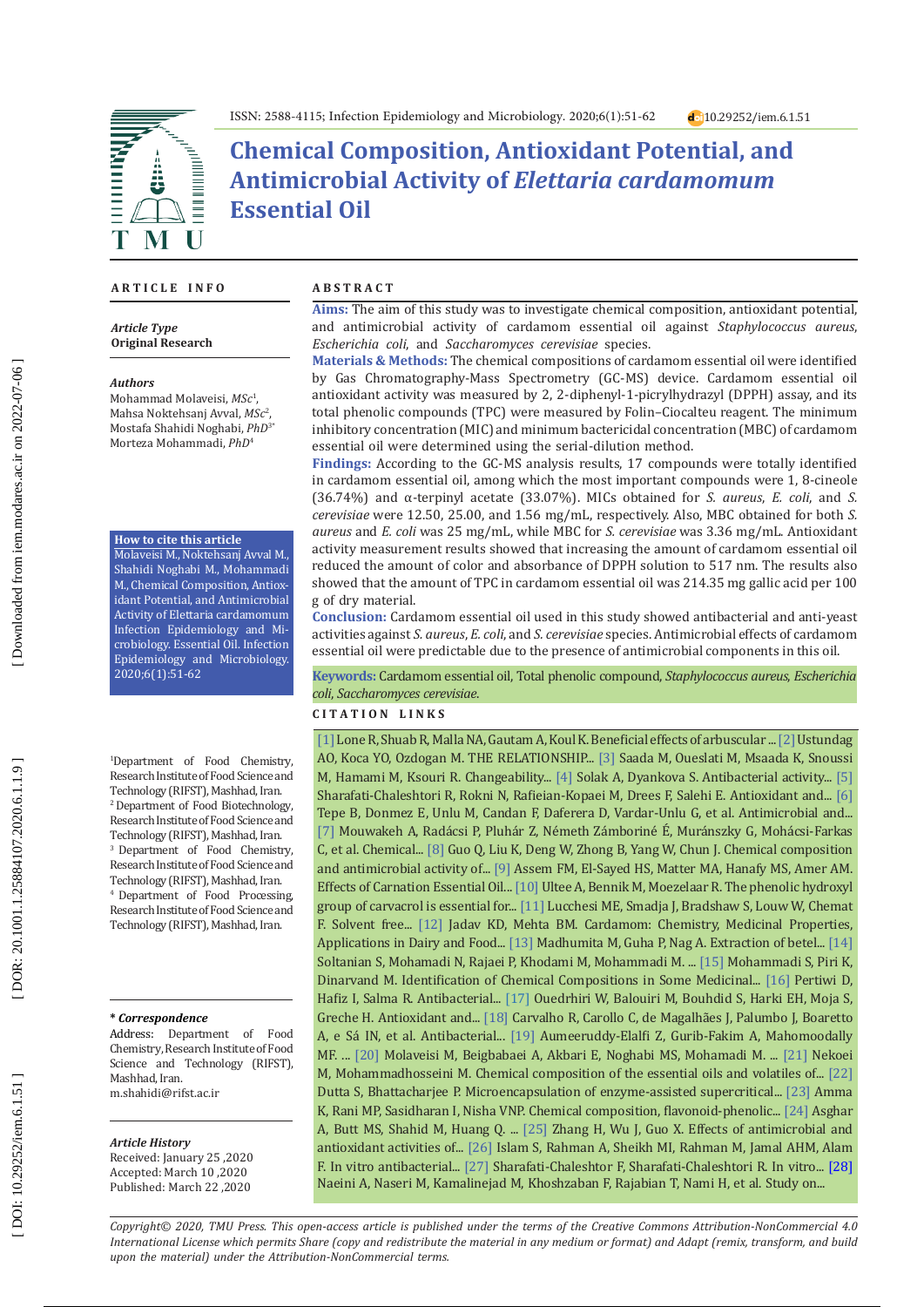Today, bacterial resistance to antibiotics has created a global problem in the treatment of infectious diseases. Recently, the use of medicinal plants has become very widespread due to their lower side effects so that about 25% of drugs used in the United States are derived from medicinal plants. Medicinal herbs as one of the main economic plants in traditional and modern medicine are used in raw or processed form. Factors such as the protective role of medicinal plants against human diseases, the World Health Organization prohibition on the use of synthetic drugs, and the side effects associated with these drugs have led to the increasing use of medicinal plants in recent years <sup>(1)</sup>.

Pathogenic bacteria or their enterotoxins have made foodborne illnesses as one of the most common diseases in the world. The enterotoxins produced by *Staphylococcus aureus*, *Escherichia coli*, *Salmonella*, *Arsenia,* and *Clostridium* species are responsible for gastrointestinal poisoning and its symptoms. Also, food spoilage caused by microorganisms could cause economic damage  $(2, 3)$ . Due to the importance of food quality standards and public health, it is essential to control and inhibit the growth of pathogenic bacteria in foods. The use of natural antimicrobial preservatives is one of the most effective ways to control the growth of pathogenic bacteria in food  $(4)$ .

Plant secondary metabolites such as essential oils have been broadly investigated for their antimicrobial effects. Plant oils have important properties such as insecticidal, antifungal, anti-parasitic, antibacterial, antiviral, antioxidant, and cytotoxic activities (5). Therefore, plant essential oils are widely used in the fields of pharmacology, microbiology, phytopathology, and food storage <sup>(6)</sup>. Aromatic essential oils are obtained from aromatic plants organs and used as food flavors. In addition, these essential oils are applied to prevent bacteria and molds growth and also to increase the shelf life of processed foods in the human diet  $(7, 8)$ .

Antioxidant activity is one of the most important properties of essential oils and their active compounds. The antimicrobial effects of essential oils are due to the increase in free radicals and lipids peroxidation, damaging cellular and mitochondrial walls of microorganism. Factors causing cellular degradation, cellular permeability, ions and cellular content leakage, and sensitive cellular materials excretion ultimately cause bacterial death  $(8)$ . Essential oils containing a high percentage of phenolic compounds, such as carvacrol, eugenol, and thymol, also have high antibacterial activity against food pathogens. Mechanism of essential oils action against food pathogens seems to be related to their phenolic compounds. These phenolic compounds often cause cytoplasmic membrane disturbance, proton movement, electron flow, active transmission, and cell content coagulation  $(8, 9)$ . Also, the presence of different compounds in essential oils causes a variety of antibacterial effects so that Ultee et al. (2002) stated that hydroxyl groups of thymol, carvacrol, p-cymene, and menthol compounds were significantly responsible for their antibacterial activity <sup>(10)</sup>.

*Elettaria cardamomum* Maton (Cardamom) is a native spice of Asia wetlands (especially Iran) and a stable plant belonging to the *Zingiberaceae* family. The seeds of cardamom essential oil have been widely used as food flavors, especially in Sweden, Norway, the United Kingdom, and Asia. Cardamom essential oil is composed of monoterpene compounds such as 1,8-cineole, α-terpinyl acetate, linalool, linalyl acetate, α-terpineol, and  $α$ - terpin-4-ol<sup>(11)</sup>. Cardamom essential oil has considerable properties such as antibacterial, disinfectant, anti-contraction,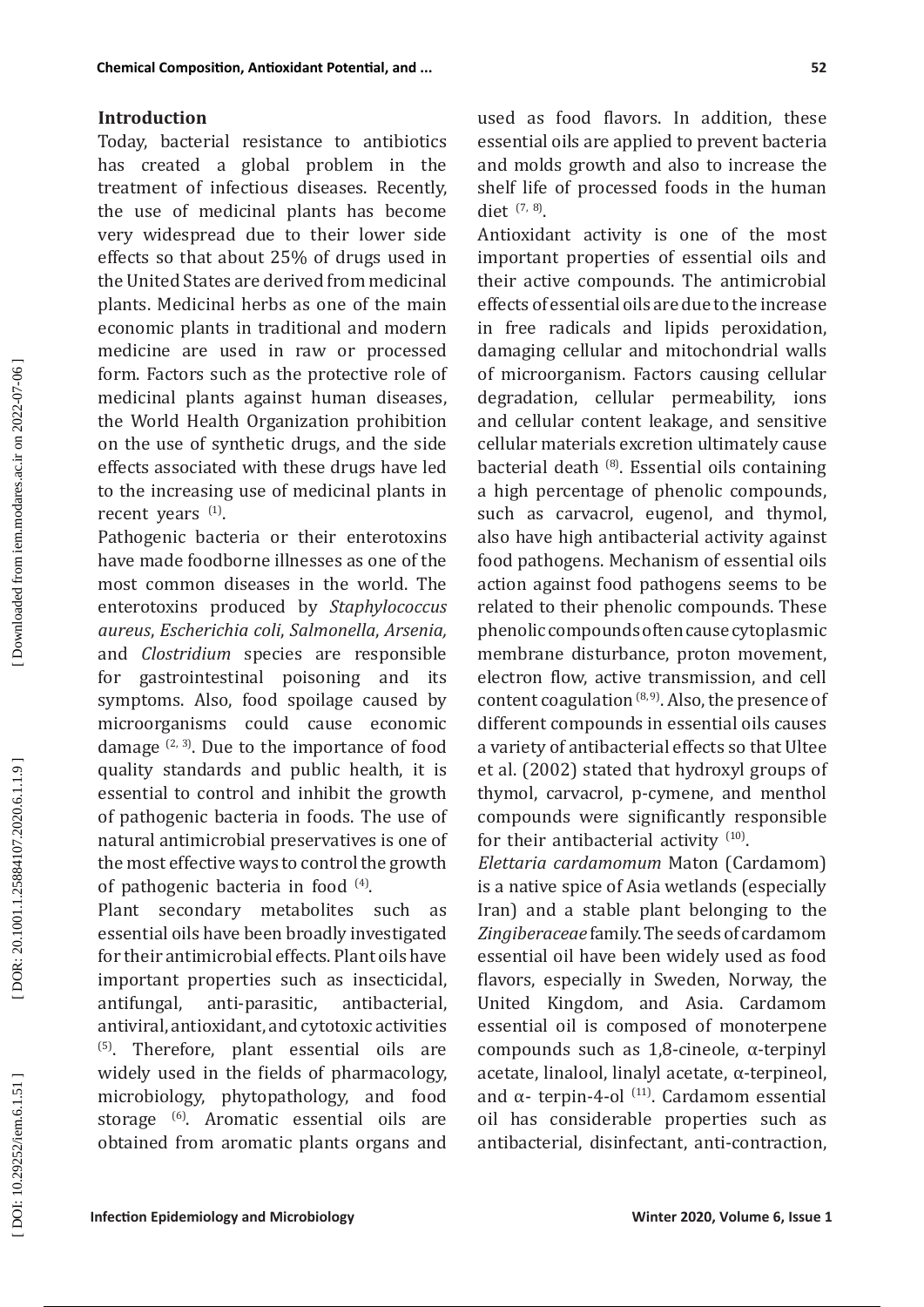The analysis of essential oils is problematic because they are composed of hundreds of active compounds. The gas chromatography device is widely used to identify volatile compounds and to determine their chemical structure. Both polar and nonpolar materials could be used for the chromatography column liquid phase  $(13)$ . Gas chromatography is an excellent method for evaluating the essential oils compositions. The output of the chromatography column is transferred to the detector in order to be evaluated by operator. In this way, the real flavor of essential oil is detected and recorded <sup>(14)</sup>.

**Objectives:** This study aimed to investigate chemical compositions, antioxidant potential, and antimicrobial activity of cardamom essential oil against *S. aureus*, *E. coli*, and *Saccharomyces cerevisiae* species. Also, this study aimed to determine total phenolic compounds (TPC) and MIC and MBC of cardamom essential oil. The chemical compositions of cardamom essential oil were identified by Gas Chromatography-Mass Spectrometry (GC-MS) device. The minimum inhibitory concentration (MIC) and minimum bactericidal concentration (MBC) of cardamom essential oil were determined using the serial-dilution method.

# **Materials and Methods**

**Preparation and analysis of cardamom essential oil:** The cardamom seeds were prepared from Mashhad city (Iran country) and approved by the botanists of Faculty of Pharmacy at Mashhad University of Medical Sciences. The seeds were dried in the shade, 200 g of their powder was transferred to a two-liter balloon, and to which distilled water was added to fill about two-thirds of its capacity. For distillation, the balloon content was connected to a Clevenger apparatus (Clevenger, Herbal Exir Co., Mashhad, Iran) for 5 hrs. After the extraction of essential oil, dehydration was carried out using anhydrous sodium sulfate (Merck, Germany), and the extracted essential oil (about 10 mL) was stored in a dark container. The analysis was done on an HP7820A chromatography (Agilent Technologies Inc., USA) machine with a flame ionization detector using an HP-5 column (30 m × 0.32 mm × 0.25  $\mu$ m) <sup>(15)</sup>. The temperature of the injection chamber was  $120^{\circ}$ C, the initial temperature of the oven was 40 ℃, which was increased to 180 ℃ at a rate of 6 ℃/min. The oven temperature was kept at 180 ℃ for two min before increasing to  $250^{\circ}$ C at a rate of 30  $^{\circ}$ C/ min. The total time of each test was 12 min. The flame ionization detector temperature was 300 ℃ .

# **Antimicrobial activity of cardamom essential oil**

**Preparation of microbial strains:** The microbial strains used in this study, including *S. aureus* (1112 PTCC), *E. coli* (1337 ATCC), and *S. cerevisiae* (5076 PTCC), were prepared as a ready-made culture from the microbiological laboratory of Food Science and Technology Research Institute in Mashhad. These strains were prepared the day before use. To prepare microbial strains, Gram-positive and Gram-negative pathogens were removed from 50% Stok Glycerol at -75 ℃ and regenerated at 37 ℃ in a MHB and trypticase soy liquid medium (Merck, Germany). The strains used in this study were identified and inoculated twice in liquid culture medium after defrosting. Also, *S. cerevisiae* yeast was cultured on a Sabouraud Dextrose Agar culture medium for 5 days and incubated at 24 ℃ under aerobic conditions.

**Preparation of McFarland solution:** In this research, the 0.5 McFarland standards were used. The 0.5 McFarland standard is commonly used in clinical microbiology laboratories and prescribed to test antimicrobial ability and culture media

DOI: 10.29252/iem.6.1.51]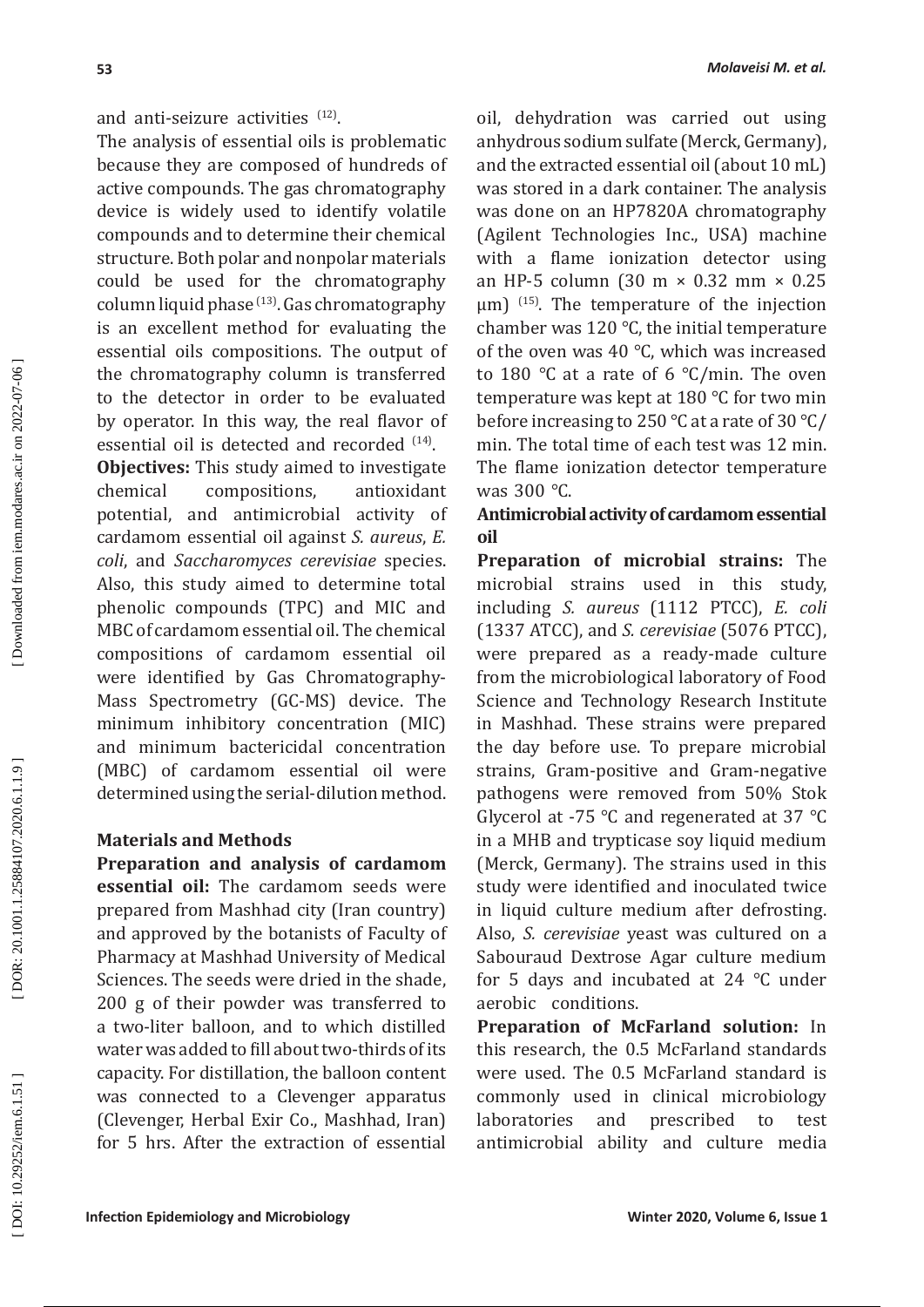performance. To prepare 0.5 McFarland solution, 99.5 mL of 1% sulfuric acid was mixed with 0.5 mL of 1% barium chloride. About 50-70μL of inoculum was added to a test tube containing 2 mL of distilled water or ringer's solution to prepare 0.5 McFarland solution. In the presence of a good lighting, the turbidity of test suspension could be visually compared with that of the McFarland standard. If the test suspension is too light, additional organisms could be inoculated, but if the test suspension is too turbid, it could be diluted by adding sufficient broth or saline to obtain a turbidity matched with that of the standard. Eventually, more bacteria were added to the bacterial suspension. The turbidity of 0.5 McFarland standard was equal to 1.5×10 8 CFU/mL of bacteria, in order to reach a turbidity of  $10<sup>6</sup>$  $CFU/mL$ , this solution was diluted twice  $(16)$ . **Preparation of extract:** A 50000 ppm stock solution was prepared from cardamom essential oil; of which 0.35 g was weighed and added to 7 mL of dimethyl sulfoxide (DMSO) solvent and 7 mL of ethanol solvent each. The prepared solutions were sterilized through a 0.22 μm millipore-membrane filter and poured into the sterile tubes for further dilution (17). About 2 mL of the filtered extract from the previous step (cardamom essential oil/ ethanol, and cardamom essential oil/ DMSO) was poured in a sterile tube and diluted, and this was continued to achieve half concentrations. Different concentrations of this oil were prepared, including 100000, 50000, 25000, 12500, 6250, 3125, 1562.5,

781.25, and 390.625 ppm, respectively.

**Determination of antimicrobial properties: Determination of MIC using a dilution tube method:** The dilution method with some modifications was used to determine MIC and MBC. Briefly, gentamicin was diluted into different concentrations (0.005, 0.006, 0.007, 0.008, 0.009, 0.01, 0.015 and 0.02 mg/mL) in Muller-Hinton Broth (MHB, Oxoid) in sterile tubes. About 10 µL of each strain (*S. aureus*, *E. coli,* and *S. cerevisiae* ) (0.5 McFarland standard  $^{(18)}$ ) was inoculated into the test tubes containing 1 mL of various concentrations of gentamicin in MHB. The tubes were incubated at 37°C for 24 hrs and observed for growth or turbidity. Thereafter equal volumes of sterile nutrient broth were added into the test tubes and incubated further for 24 hrs at 37°C. Then the tubes and agar plates were examined for growth or turbidity using unaided eye. The turbidity of cardamom essential oil in DMSO solution was due to its insolubility into the tube wall; thus, the solvent was neglected (Fig. 1). The gentamicin antibiotic was used as an antimicrobial agent in the MIC test (Table 1). Serial dilutions were prepared from Mueller-Hinton Broth culture medium containing 0.35 g of MHB. About 1000 μL of the prepared concentrate was added into a sterile falcon tube containing 950 μL of MHB culture medium, and the subsequent dilutions were prepared from cardamom essential oil. Then 50 μL of bacterial suspension equivalent to  $0.5$  McFarland standard containing  $10^8$ bacteria per mL was added to the test tubes.



**Figure 1)** Dilution series using Muller Hinton Broth medium and 0.35 g of essential oil.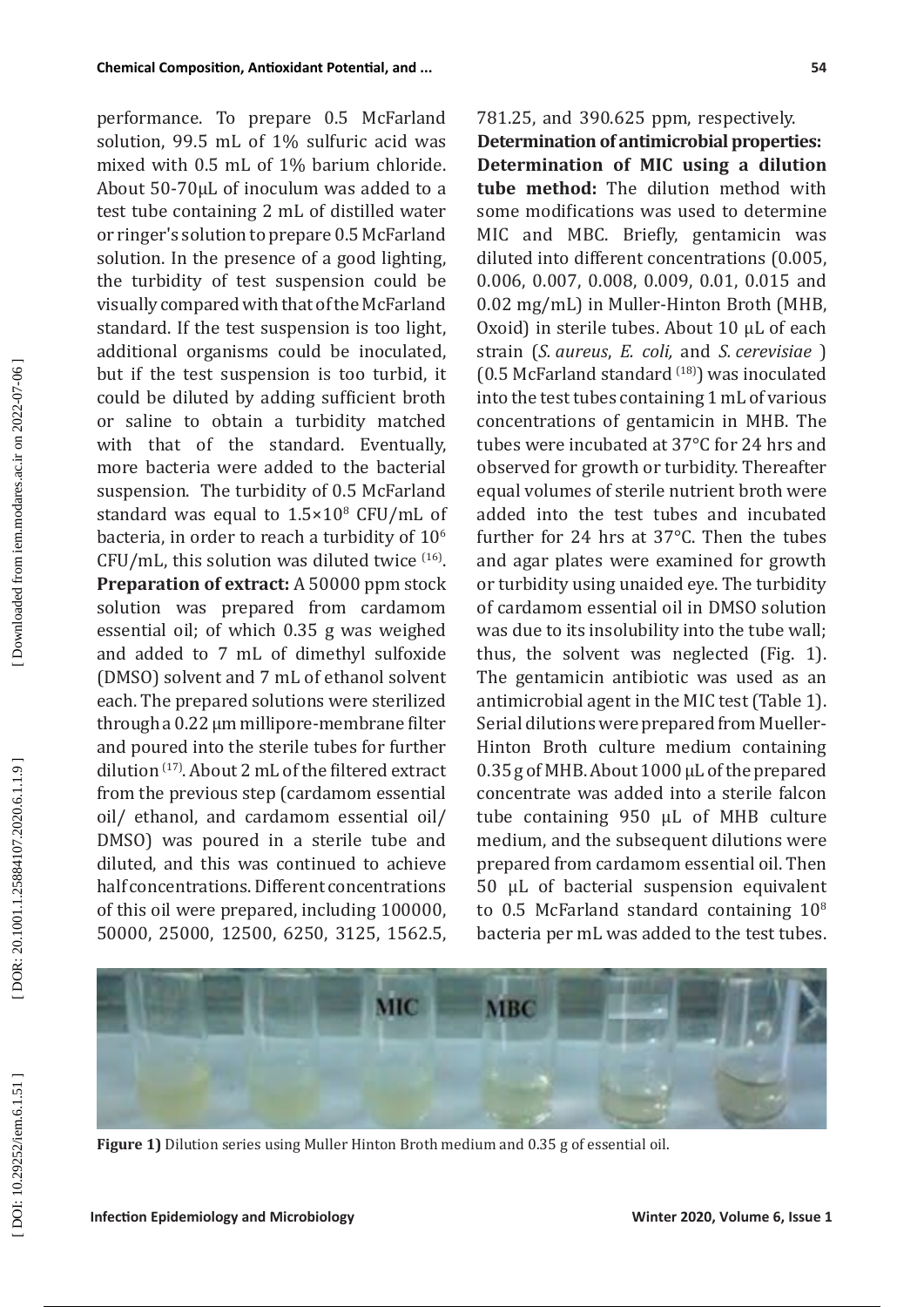In total, this test was carried out with a volume of 2000 μL in each test tube. Similar experiments were carried out for positive, negative, and sterile controls. The samples were stored in an oven for 22-24 hrs at 37 ℃. The concentration of the first test tube without turbidity was reported as MIC. All experiments were repeated twice, and the mean of the obtained results was presented as MIC (Table 1 and 2).

**Determination of MBC:** MBC of cardamom essential oil was determined according to the MIC results. About 5 μL of the material inside of each test tube was placed on the plates containing MHB culture medium of pathogenic bacteria, where bacterial growth was completely stopped. The mentioned experiments were performed with  $10^8$ doses of bacteria, spot test was performed to determine the non-growth halos and the antagonistic and antimicrobial properties of cardamom essential oil. The plates were stored in an incubator for 22-24 hrs at 37 °C. The concentrations in which there was no bacterial growth was considered as MBC (19). Similar experiments were carried out for positive (MHB, ethanol, and treated bacteria) and negative (MHB, ethanol, and tested cardamom essential oil) controls.

**Determination of antioxidant activity** : For measuring DPPH (2,2 diphenyl-1 picrylhydrazyl) radicals scavenging activity of cardamom essential oil, the method recommended by Molaveisi et al. (2019)  $(20)$  was used. Accordingly, 2 mL of different concentrations of essential oil (prepared in methanol) and 0.5 mL of Methanolic DPPH (0.2 mM) were mixed and kept in a dark place at room temperature for 30 min. Then absorbance was read at 517 nm, and RSA (%) was calculated using the following equation:  $RSA = (A_{\text{Control}} - A_{\text{sample}} / A_{\text{Control}})^* 100$ 

Where  $A_{\text{Control}}$  and  $A_{\text{sample}}$  express the optical absorption of the non-essential oil and essential oil samples, respectively.

For better comparison, BHT (butylated hydroxytoluene) as a synthetic antioxidant and ascorbic acid as a natural antioxidant were used. To compare the radical scavenging power of essential oil, BHT, and ascorbic acid, the IC50 value was calculated, which is equal to the effective concentration of antioxidant for inhibiting 50% of DPPH radicals.

**Determination of Total Phenolic Compound (TPC):** The amount of total phenolic compounds was measured according to the method described by Mohammadi et al. (2019) using Folin– Ciocalteu reagent (FCR) based on the FCR reduction in alkaline medium to form a blue complex (15). In this test, 0.5 mL of cardamom essential oil was thoroughly mixed with 2.5 mL of  $10\%$  FCR and 2 mL of 7.5%  $Na<sub>2</sub>CO$ 2 3 (w/v) then placed in a dark place for 30 min at ambient temperature. The absorbance of the solution was read at 765 nm (UV-Visible Spectrophotometer, Shimadzu, Model: UV-160A, Japan). The standard curve was plotted with gallic acid (0-200 µg/mL), and TPC was calculated based on the amount (mg) of gallic acid per 100 g dry weight of plant.

**Statistical Analysis**: Using SPSS software Version 16.0, analysis of variance (ANOVA) and Duncan's multiple range test were carried out at 95% confidence level to compare antimicrobial and antioxidant properties of cardamom essential oil. All measurements were performed in triplicate.

# **Findings**

Tubes containing different concentrations of gentamicin showed no bacterial growth or any turbidity after 24 hrs of incubation. As shown in Table 1, *E. coli* showed turbidity after incubation in MHB with gentamicin at concentrations of 0.005 and 0.006 mg/ mL but not at higher concentrations, while *S. aureus* showed turbidity at 0.009 mg/mL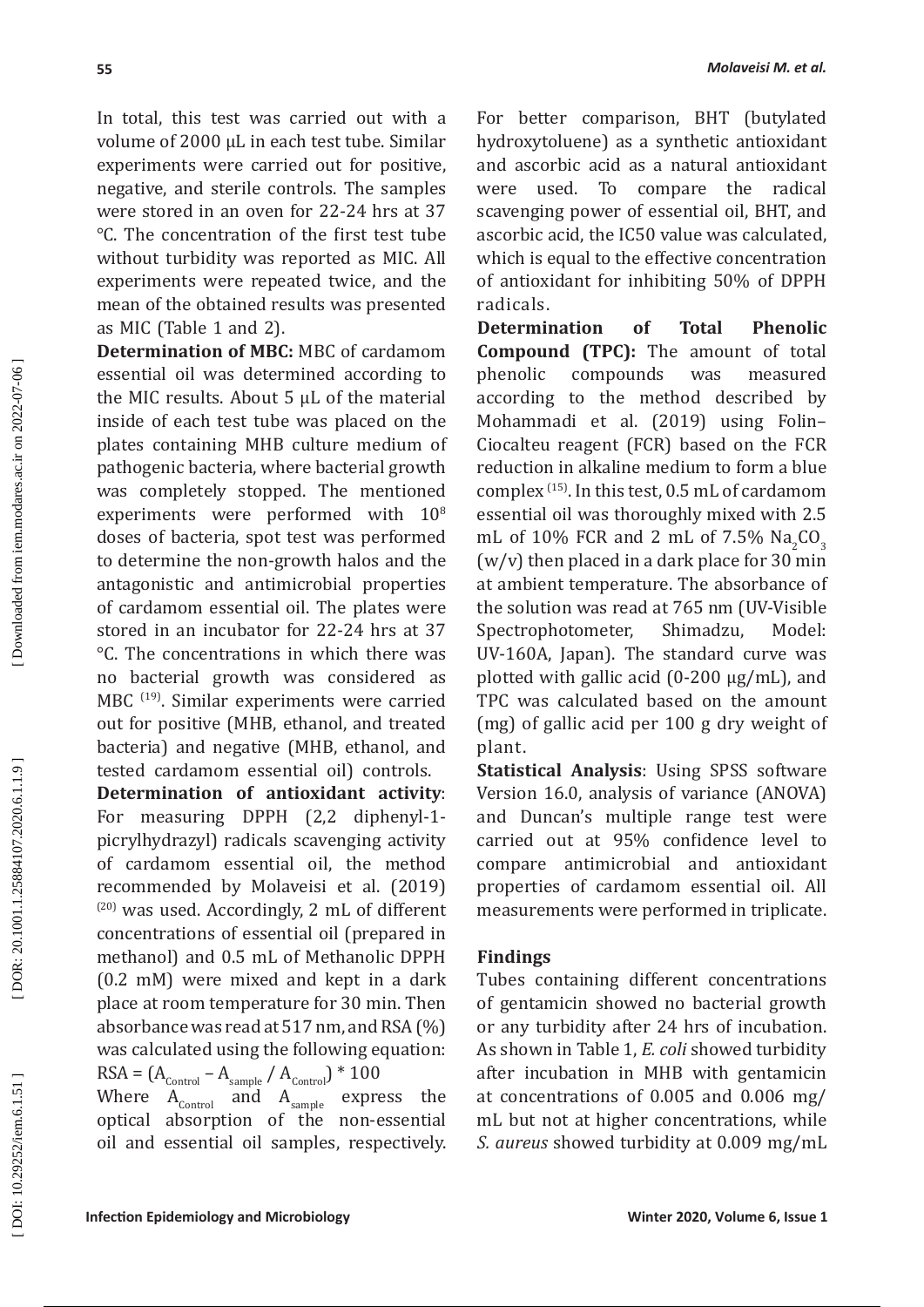gentamicin concentration but not at higher concentration. According to this test, the minimum and right amount of antibiotic used in the negative control treatments was examined separately for each organism. Antimicrobial activity of cardamom essential oil against the studied bacteria and yeast is showed in Table 2. As shown in Table 2, the MIC amounts of cardamom essential oil for *S. aureus*, *E. coli,* and *S. cerevisiae* species were 12.5, 25, and 1.56 mg/mL, respectively. Also, Table 3 shows that the MBC amounts of cardamom essential oil for *S. aureus*, *E. coli*, and *S. cerevisiae* were 25, 25, and 3.12 mg/mL, respectively. The results showed that cardamom essential oil had excellent bacteriostatic and bactericidal effects at higher concentrations against the studied microbial agents. Table 4 shows the inhibition zone of

cardamom essential oil against the studied microorganisms. Inhibition zone diameter of *S. aureus* was significantly different from both *E. coli* and *S. cerevisiae*. The mean inhibition zone diameter of *S. aureus* was higher than that of *E. coli* and *S. cerevisiae*. Also, the mean inhibition zone diameter of *E. coli* was higher than that of *S. cerevisiae* . The MIC value of cardamom essential oil against the bacteria and yeast under study ranged from 1.56 to 25.00 mg/mL, whereas the MBC value of cardamom essential oil against them was varied from 12.30 to 12.00 mg/mL. Based on the obtained results, the cardamom essential oil had a lower effect on *S. aureus* and *E. coli* bacteria than on *S. cerevisiae* yeast, and among the bacteria, the sensitivity of *S. aureus* was higher than *E. coli*. Also, cardamom essential oil had the same toxic effect on the bacteria, but its

**Table 1)** Inhibition pattern of *E. coli*, *S. aureus*, and *S. cerevisiae* using different concentrations of gentamicin in broth after 24 hrs of incubation at 37 °C.

| Gentamicin conc. (mg/mL) 0.005 0.006 0.007 0.008 |           |                                                                                                                                                                                                                                                                                                                                                                                                                              |                                                                                                                                                                                                                                                                                                                                                                                                                                                                                                                                                                                                                                                                               | 0.009                            | 0.01            | 0.015                    | 0.02 |
|--------------------------------------------------|-----------|------------------------------------------------------------------------------------------------------------------------------------------------------------------------------------------------------------------------------------------------------------------------------------------------------------------------------------------------------------------------------------------------------------------------------|-------------------------------------------------------------------------------------------------------------------------------------------------------------------------------------------------------------------------------------------------------------------------------------------------------------------------------------------------------------------------------------------------------------------------------------------------------------------------------------------------------------------------------------------------------------------------------------------------------------------------------------------------------------------------------|----------------------------------|-----------------|--------------------------|------|
| S. aureus 10 <sup>8</sup> CFU/mL                 | $+$       | $\frac{1}{\sqrt{2}}\left( \frac{1}{\sqrt{2}}\right) ^{2}+\frac{1}{\sqrt{2}}\left( \frac{1}{\sqrt{2}}\right) ^{2}+\frac{1}{\sqrt{2}}\left( \frac{1}{\sqrt{2}}\right) ^{2}+\frac{1}{\sqrt{2}}\left( \frac{1}{\sqrt{2}}\right) ^{2}+\frac{1}{\sqrt{2}}\left( \frac{1}{\sqrt{2}}\right) ^{2}+\frac{1}{\sqrt{2}}\left( \frac{1}{\sqrt{2}}\right) ^{2}+\frac{1}{\sqrt{2}}\left( \frac{1}{\sqrt{2}}\right) ^{2}+\frac{1}{\sqrt{2}}$ | $\begin{array}{c} \mathcal{A} \rightarrow \mathcal{A} \rightarrow \mathcal{A} \rightarrow \mathcal{A} \rightarrow \mathcal{A} \rightarrow \mathcal{A} \rightarrow \mathcal{A} \rightarrow \mathcal{A} \rightarrow \mathcal{A} \rightarrow \mathcal{A} \rightarrow \mathcal{A} \rightarrow \mathcal{A} \rightarrow \mathcal{A} \rightarrow \mathcal{A} \rightarrow \mathcal{A} \rightarrow \mathcal{A} \rightarrow \mathcal{A} \rightarrow \mathcal{A} \rightarrow \mathcal{A} \rightarrow \mathcal{A} \rightarrow \mathcal{A} \rightarrow \mathcal{A} \rightarrow \mathcal{A} \rightarrow \mathcal{A} \rightarrow \mathcal{A} \rightarrow \mathcal{A} \rightarrow \mathcal{A$ |                                  | <b>Contract</b> | <b>Contract Contract</b> |      |
| E. coli $10^8$ CFU/mL                            | $+$       |                                                                                                                                                                                                                                                                                                                                                                                                                              | the contract of the contract of the                                                                                                                                                                                                                                                                                                                                                                                                                                                                                                                                                                                                                                           | <u>And the second property</u>   |                 |                          |      |
| S. cerevisiae 10 <sup>8</sup> CFU/mL             | $\ddot{}$ | $+7$                                                                                                                                                                                                                                                                                                                                                                                                                         | $+$                                                                                                                                                                                                                                                                                                                                                                                                                                                                                                                                                                                                                                                                           | <u>All and the second second</u> |                 |                          |      |

-: No growth +: Growth

**Table 2)** Minimum inhibitory concentration (MIC) of cardamom essential oil (mg/mL).

| Concentration (10 <sup>8</sup> CFU/mL) | 0.39 | 0.78 |     | 1.56 3.12 6.25 12.5 |           |    | 25       | 50 | <b>100</b> |
|----------------------------------------|------|------|-----|---------------------|-----------|----|----------|----|------------|
| <i>S. aureus</i>                       |      |      | $+$ | $+$                 | $4 + 7$   | н. | <b>.</b> |    |            |
| E. coli                                |      | $+$  | $+$ | $+$                 | $+7$      |    | $\sim$   |    |            |
| S. cerevisiae                          |      |      | a.  | <b>умер</b>         | <b>м.</b> | ۰  |          |    |            |

**Table 3)** Minimum bactericidal concentration (MBC) of cardamom essential oil (mg/mL).

| Concentration $(10^8$ CFU/ml $)$ 0.39 0.78 |     |      |         | 1.56 3.12 6.25 | 12.5 | 25     | 50 | <b>100</b> |
|--------------------------------------------|-----|------|---------|----------------|------|--------|----|------------|
| <i>S. aureus</i>                           | $+$ | $-1$ | $+$ $-$ |                |      | н.     | ٠  |            |
| E. coli                                    | $+$ | $+$  | $+$     | $+$            |      | $\sim$ | ٠  |            |
| S. cerevisiae                              |     |      | ٠       | н.             |      |        | ۰  |            |

DOI: 10.29252/iem.6.1.51]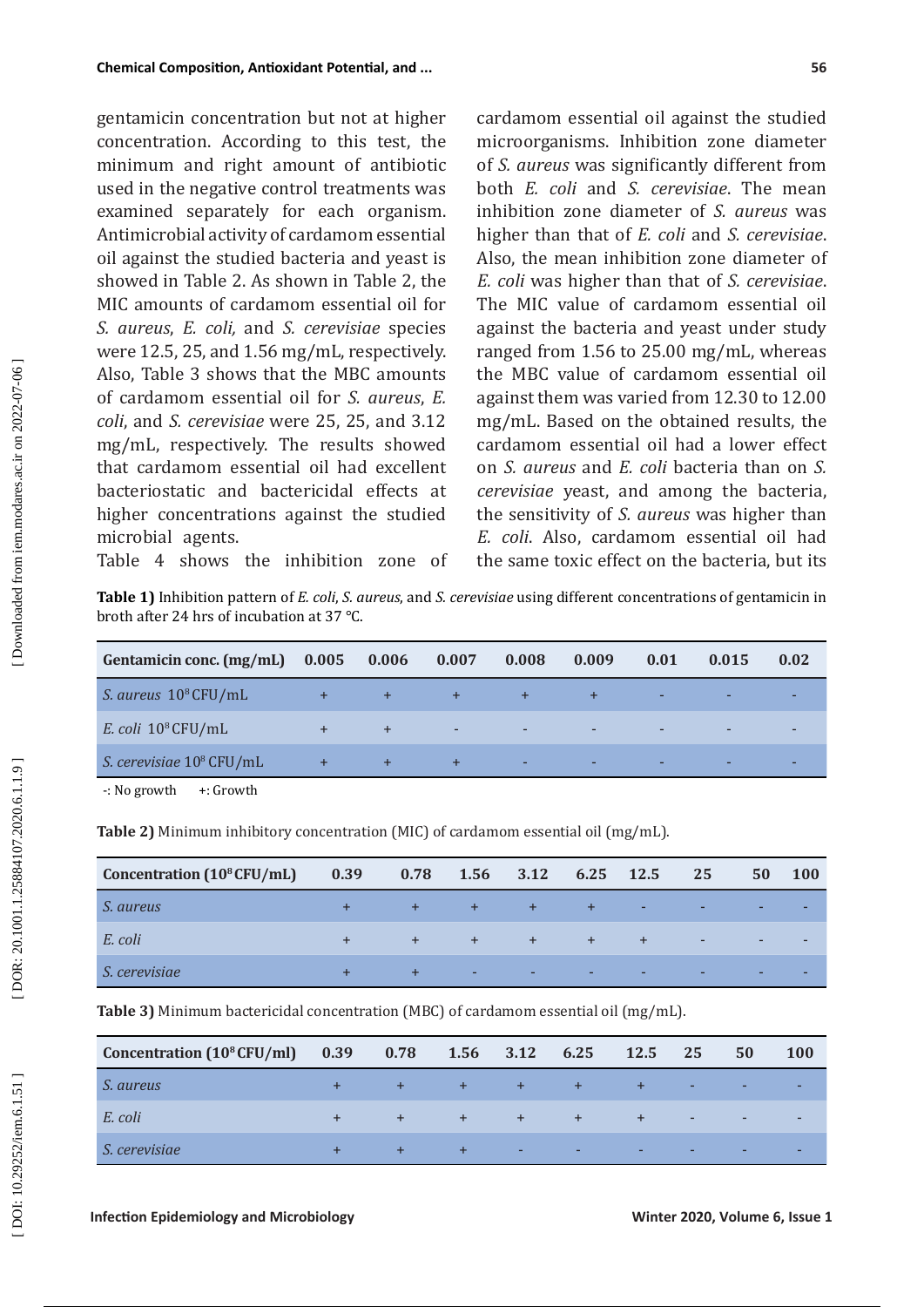**Table 4)** The antimicrobial activity of cardamom essential oil (mm).

| <b>Microorganisms</b> | <i>S. aureus</i> $(10^8$ CFU/mL) | E. coli $(10^8$ CFU/mL) | <i>S. cerevisiae</i> $(10^8$ CFU/mL) |
|-----------------------|----------------------------------|-------------------------|--------------------------------------|
| Non-growth halos      | 120.57a                          | 80.18b                  | 70.31b                               |

a,b Values with different letters in the row differ significantly ( *p* < .05) by Duncan test.

toxicity was higher on the yeast than on the bacteria.

The active compounds of cardamom essential oil were identified by GC-MS device. The results obtained from the GC/ MS analysis of cardamom essential oil are presented in Table 5. The cardamom essential oil GC-MS analysis results showed the presence of 17 compounds in this oil, among which 1,8-cineole (36.74%) and -terpinyl acetate (33.07%) were the most detected compounds. Also, cardamom essential oil contained other compounds including o-cymene, d-limonene, sobrerol, and sobrerol 8-acetate in smaller quantities (Fig. 2).

## **Discussion**

**Antimicrobial activity of cardamom essential oil**: Plant biological compounds are considered as an important branch of drug therapy. In many cases, although herbal drugs are more expensive but have fewer side effects than chemical drugs. Many studies have focused on replacing chemical protectants with natural and non-risk preservatives due to the risk and side effects associated with chemical materials. Also,

according to the World Health Organization, about 80% of people in developed countries use medicinal plants for their therapy  $(21)$ ; although there is a need for further research in this regard. The increased published articles in this field explains the necessity and importance of this issue  $^{(8)}$ .

The compounds identified by GC-MS were very similar to those compounds reported in the previous studies for other cardamom species essential oils (22). Lucchesi et al. (2007) showed that cardamom essential oil contained 1,8-cineole, -terpinyl acetate, linalool, linalyl acetate, -terpineol, and -terpinen-4-ol compounds (11). Amma et al. (2010) exhibited that 1,8-cineole (20 to 60%) and -terpinyl acetate (20 to 55%) were the most frequently identified components in cardamom essential oil <sup>(23)</sup>. Asghar et al. (2017) examined the green cardamom essential oil by GC–MS and reported -terpinyl acetate (38.4%), 1,8-cineole (28.71%), linalool acetate (8.42%), sabinene  $(5.21\%)$ , and linalool  $(3.97\%)$  as its major  $components$ <sup>(24)</sup>.

Due to the obtained results, the antibacterial effects of cardamom essential oil were acceptable. According to the previous



**Figure 2)** Chromatogram of cardamom essential oil by GC-MS method.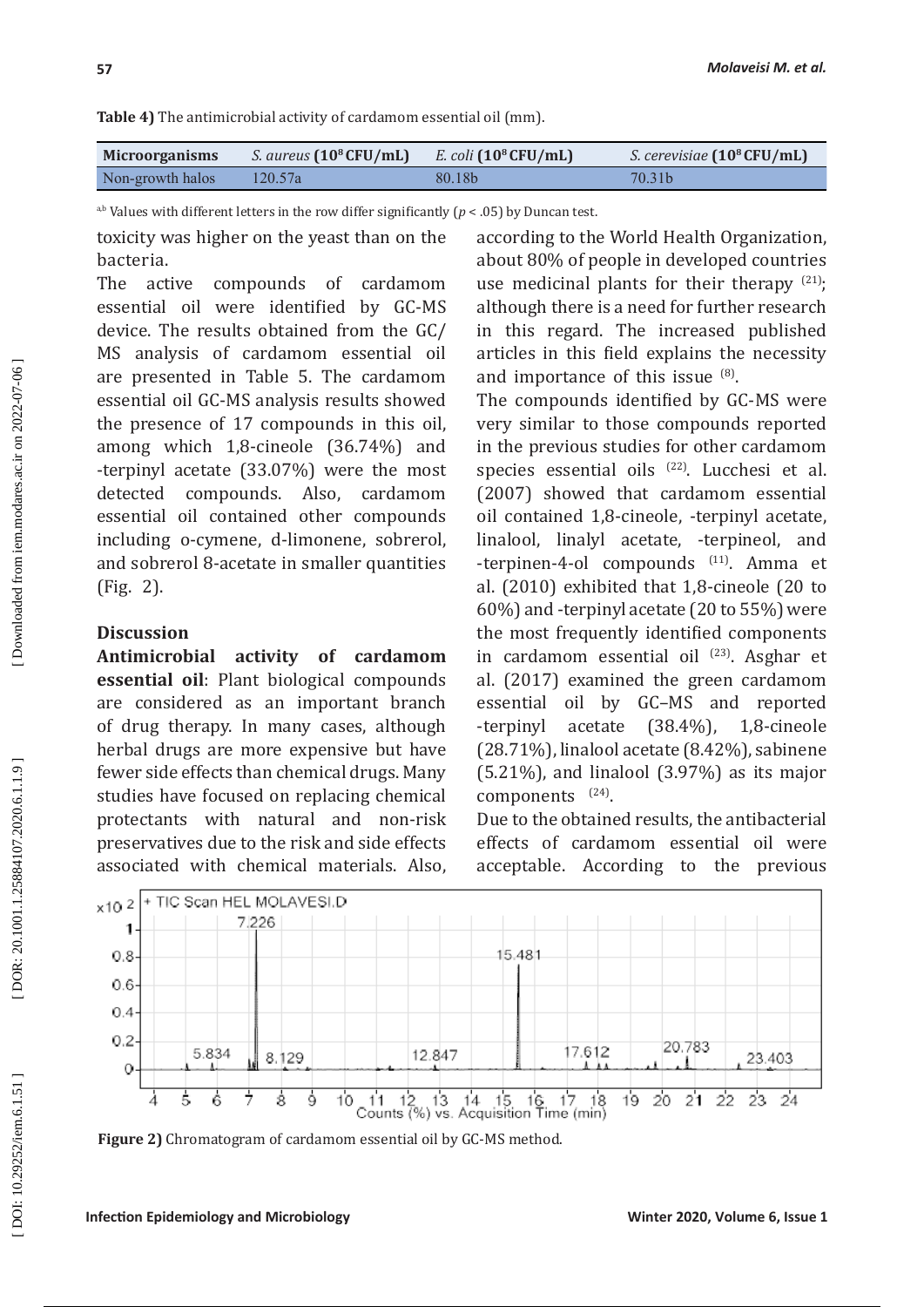[DOR: 20.1001.1.25884107.2020.6.1.1.9]

DOI: 10.29252/iem.6.1.51]

| Sr. No.        | <b>Retention Time (min)</b> | <b>Name of Compound</b>    | Composition (%) |
|----------------|-----------------------------|----------------------------|-----------------|
| $\mathbf{1}$   | 5.043                       | 3-Carene                   | 1.23            |
| $\overline{2}$ | 5.834                       | $\alpha$ -Thujene          | 1.42            |
| 3              | 7.003                       | o-Cymene                   | 2.53            |
| $\overline{4}$ | 7.127                       | D-Limonene                 | 1.87            |
| 5              | 7.224                       | 1,8-Cineole                | 36.74           |
| 6              | 8.128                       | Sabinene hydrate           | 0.66            |
| $\sqrt{7}$     | 8.837                       | Linalool                   | 0.59            |
| 8              | 11.055                      | Terpinen-4-ol              | 0.42            |
| 9              | 11.430                      | $\alpha$ -terpineol        | 1.18            |
| 10             | 12.849                      | Formate                    | 1.33            |
| 11             | 15.478                      | $\alpha$ -terpinyl acetate | 33.07           |
| 12             | 16.230                      | geranyl carbonate          | 0.58            |
| 13             | 18.009                      | Sobrerol                   | 1.76            |
| 14             | 18.245                      | $\alpha$ -acetate          | 1.96            |
| 15             | 19.787                      | Sobrerol 8-acetate         | 2.37            |
| 16             | 20.491                      | Sobrerol 8-acetate         | 1.09            |
| 17             | 20.785                      | 2-Cyclohexen-1-one         | 4.24            |
|                |                             | Total                      | 93.04           |

Table 5: Chemical composition of cardamom essential oil (*E. cardamomum*).

studies results, Gram-positive bacteria were more sensitive to essential oils under study than Gram-negative bacteria  $^{(8)}$ . Also, the results indicated that *S. aureus* strains were more sensitive to cardamom essential oil than *E. coli* strains. The outer membranes surrounding the cell wall of Gram-negative bacteria could be a reason for their less resistance to essential oils. The outer membrane limits the release of hydrophobic materials through the lipopolysaccharides in the layers. In Gram-positive bacteria, the hydrophobic compounds of essential oils come into direct contact with double-layer phospholipids and apply their effect on this layer. This effect is manifested by an increase in ion permeability, leakage of vital cellular

compounds, and disorder of bacterial<br>enzyme system <sup>(3)</sup>. Some researchers enzyme system reported that there is a relationship between the chemical structures of some of the dominant components in essential oils and their antibacterial activity (8), consistent with the results of the present research. The high amounts of 1,8-cineole, -terpinyl acetate, d-limonene, and -terpineol compounds in cardamom essential oil could result in more antibacterial properties of cardamom essential oil  $(24)$ . Although the mechanism of essential oils antimicrobial activity is not well known, the destruction of membrane by phenol groups and the chelating of metals by flavonoids could be considered as an inhibitory effect against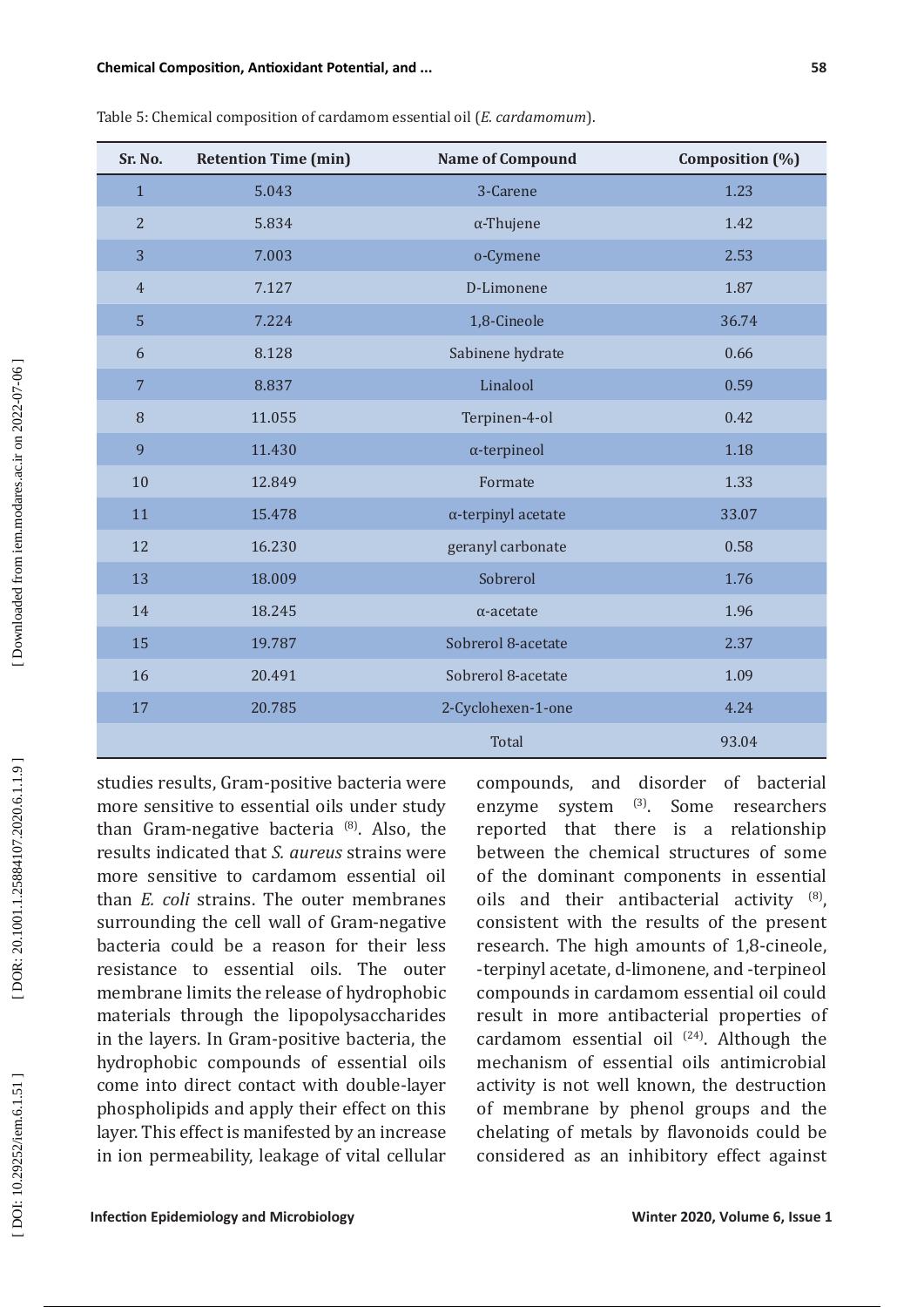microorganisms  $^{(25)}$ . The study of the mechanism of essential oils action has shown that these phenolic compounds increase membrane permeability and ultimately cause cell death. Also, these components have different antibacterial effects related to the hydroxyl groups of some of the essential oils constituents such as carvacrol, thymol, cymene, and menthol; therefore, it could be necessary to improve their antimicrobial properties <sup>(19)</sup>.

Islam et al. (2010) examined antibacterial activity of mesthanol extract of the *Elettaria cardamomum* (L.) Maton seeds against 10 human pathogenic bacteria. They reported that the highest inhibitory activity was observed against *S. typhi* (26). Sharafati et al. (2017) reported that the green cardamom ethanolic extract had an antibacterial effect against *Enterobacteriaceae* (27). Naeini et al. (2011) examined the antifungal effects of 50 herbal medicines using the disk diffusion method. They showed that essential oils such as cardamom essential oil had a strong antifungal effect <sup>(28)</sup>.

**Antioxidant activity of cardamom essential oil**: The trend of radical scavenging ability (RSA) of cardamom essential oil with different concentrations is shown in Figure 3. Concentration of essential oil changed from 3000-10000 ug/mL, resulting in 15-92.57% RSA. This means that by increasing the amount of essential oil, the color of DPPH solution decreased, and its absorbance decreased to 517 nm while radical scavenging ability increased.

BHT and ascorbic acid had a propensity similar to cardamom essential oil. But the minimum, medium, and maximum concentrations of BHT and ascorbic acid, required to inhibit DPPH radicals, were much lower than that of essential oil. These differences were described by IC50 values of BHT, ascorbic acid, and cardamom essential oil; the less the amount of IC50, the higher the radical scavenging ability. Therefore,



**Figure 3)** Radical scavenging activity of BHT (■), ascorbic acid (●), and cardamom essential oil (▲) with different concentrations.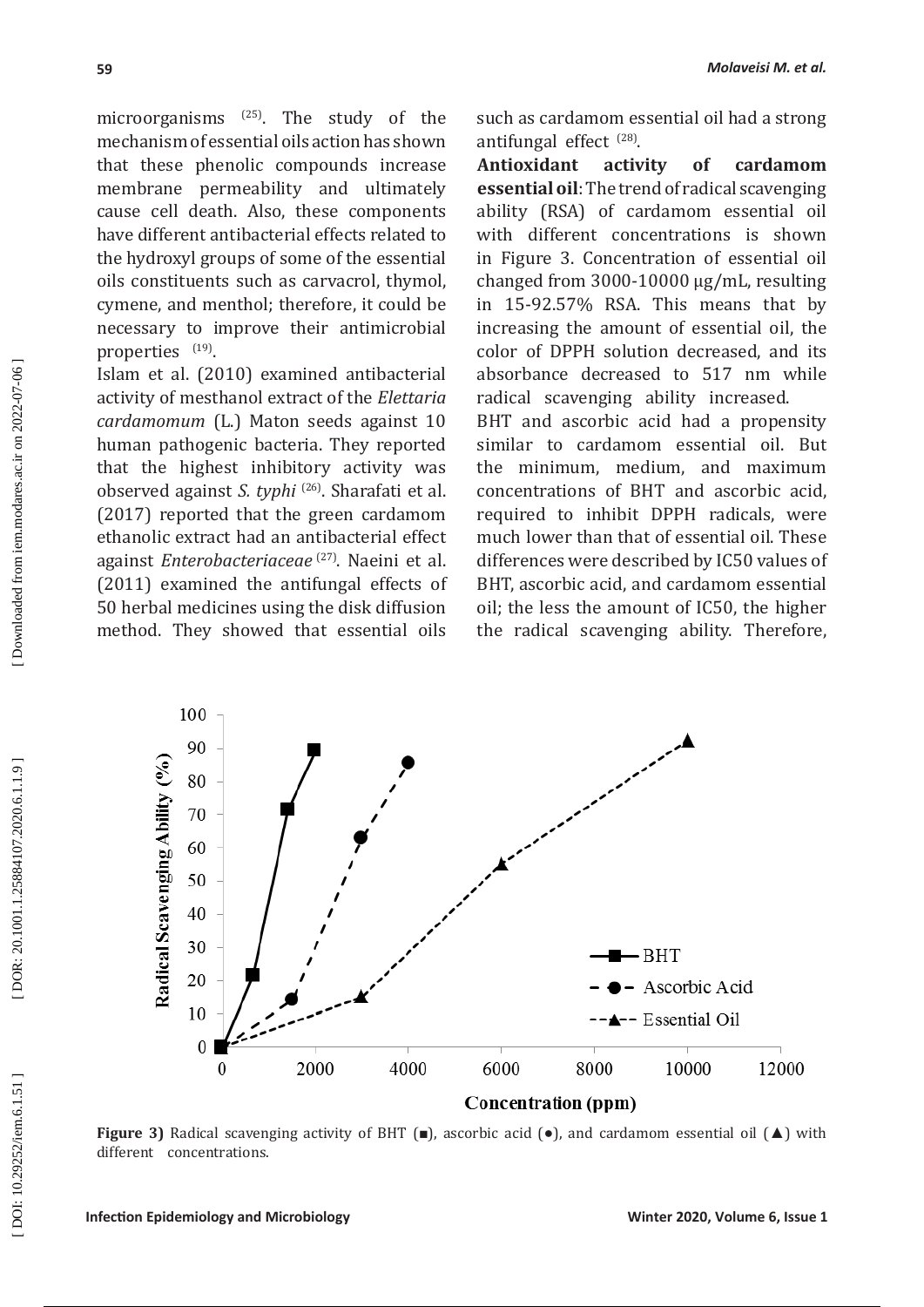**Infection Epidemiology and Microbiology Nightland Science Control and Microbiology Control of America Control of America Control of America Control of America Control of America Control of America Control of America Contr** 

cardamom essential oil was high so that this oil could be used to control food bacteria and yeasts. The results obtained for antioxidant activity of cardamom essential oil showed that increasing the amount of essential oil reduced the amount of color and absorbance of DPPH solution to 517 nm. The amount of TPC in cardamom essential oil was not high in comparison with water extracts.

**Acknowledgements**: This work was supported by both the Research Institute of Food Science and Technology (RIFST), Mashhad, Iran, and the Iranian National Science Foundation.

**Ethical Permissions**: None declared by Authors.

**Conflicts of Interests**: The authors declare no conflict of interest.

**Authors Contribution**: MM: Performed the experiments; contributed in the reagents, materials, analysis tools and data preparation; wrote the paper; MNA: Performed the experiments, wrote the paper; MSN: Conceived and designed the experiments, analyzed and interpreted data; MM: Analyzed and interpreted data, wrote the paper.

**Fundings**: The authors declare no conflict of interest.

# **References**

- 1. Lone R, Shuab R, Malla NA, Gautam A, Koul K. Beneficial effects of arbuscular mycorrhizal fungi on underground modified stem propagule plants. J New Biologic Rep. 2016;5(1):41-51.
- 2. Ustundag AO, Koca YO, Ozdogan M. The Relationship Between Feed And Food Safety. Scientific Works Series C Veterinary Medicine. 2016;62(1):104-9.
- 3. Saada M, Oueslati M, Msaada K, Snoussi M, Hamami M, Ksouri R. Changeability in Retama raetam essential oils chemical composition, antioxidant and antimicrobial properties as affected



**Total phenolic compound (TPC) of cardamom essential oil**: Experiments showed that the amount of TPC in cardamom essential oil was 214.35 mg gallic acid per 100 g of dry material. The amount of TPC in cardamom essential oil was not high in comparison with other extracts, for example, water extracts. Total phenolic compounds are more polar, and polar solvents such as water, ethanol, and acetonitrile are suitable for their extraction; thus, in cardamom essential oil, there wasn't very high level of TPC. This result was similar to that reported by Mohammadi et al. (2019) about the amount of TPC in essential oil extracted from pistachio wastes. They showed that TPCs in water extracts were more than TPCs in essential oil extracts  $(15)$ .

# **Conclusion**

Cardamom essential oil used in this study showed antibacterial and anti-yeast effects against *S. aureus*, *E. coli*, and *S. cerevisiae* species. Antimicrobial effects of cardamom essential oil were predictable due to the presence of antimicrobial components in this oil. The inhibitory activity of cardamom essential oil was determined by MIC and MBC of this oil. The antimicrobial power of



DOI: 10.29252/iem.6.1.51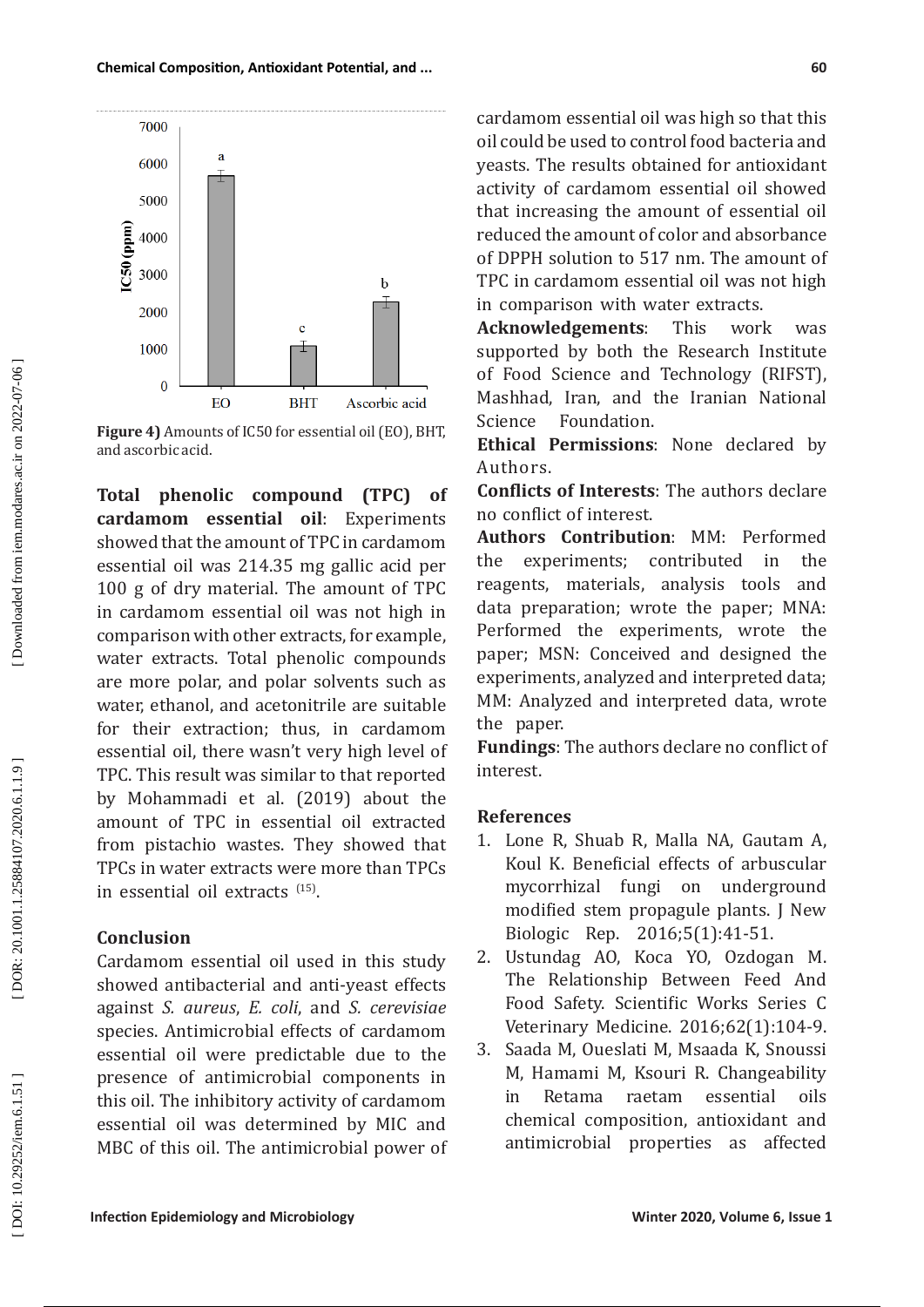by the physiological stage. Plant Biosystems-An International Journal Dealing with all Aspects of Plant Biology. 2018;152(6):1248-55.

- 4. Solak A, Dyankova S. Antibacterial activity of ethanol extracts of fifteen Bulgarian plants. Agricultural Science & Technology (1313-8820). 2019;11(1).
- 5. Sharafati-Chaleshtori R, Rokni N, Rafieian-Kopaei M, Drees F, Salehi E. Antioxidant and Antibacterial (Ocimum basilicum L.) Essential Oil in Beef Burger. 2018; 17(4):817-826.
- 6. Tepe B, Donmez E, Unlu M, Candan F, Daferera D, Vardar-Unlu G, et al. Antimicrobial and antioxidative activities of the essential oils and methanol extracts of Salvia cryptantha (Montbret et Aucher ex Benth.) and Salvia multicaulis (Vahl). Food chemistry. 2004;84(4):519-25.
- 7. Mouwakeh A, Radácsi P, Pluhár Z, Németh Zámboriné E, Muránszky G, Mohácsi-Farkas C, et al. Chemical composition and antimicrobial activity of Nigella sativa crude and essential oil. Acta Alimentaria. 2018;47(3):379-86.
- 8. Guo Q, Liu K, Deng W, Zhong B, Yang W, Chun J. Chemical composition and antimicrobial activity of Gannan navel orange (Citrus sinensis Osbeck cv. Newhall) peel essential oils. Food science & nutrition. 2018;6(6):1431-7.
- 9. Assem FM, El-Sayed HS, Matter MA, Hanafy MS, Amer AM. Effects of Carnation Essential Oil Extracted from Carnation Calli on Extending Shelf Life of Yoghurt. Plant Tissue Culture and Biotechnology. 2019;29(1):1-14.
- 10. Ultee A, Bennik M, Moezelaar R. The phenolic hydroxyl group of carvacrol is essential for action against the foodborne pathogen Bacillus cereus. Appl Environ Microbiol. 2002;68(4):1561-8.
- 11. Lucchesi ME, Smadja J, Bradshaw S, Louw W, Chemat F. Solvent free microwave

extraction of Elletaria cardamomum L.: A multivariate study of a new technique for the extraction of essential oil. Journal of Food Engineering. 2007;79(3):1079-86.

- 12. Jadav KD. Chemistry, Medicinal Properties, Applications in Dairy and Food Industry: A Review. Research & Reviews: Journal of Dairy Science and Technology. 2019;7(3):9-19.
- 13. Madhumita M, Guha P, Nag A. Extraction of betel leaves (Piper betle L.) essential oil and its bio-actives identification: Process optimization, GC-MS analysis and anti-microbial activity. Industrial Crops and Products. 2019;138:111578.<br>Soltanian S. Mohamadi N. Rajaei
- 14. Soltanian S, Mohamadi N, Rajaei P, Khodami M, Mohammadi M.<br>Phytochemical composition, and Phytochemical composition, and cytotoxic, antioxidant, and antibacterial activity of the essential oil and methanol extract of Semenovia suffruticosa. Avicenna journal of phytomedicine. 2019;9(2):143.
- 15. Mohammadi S, Piri K, Dinarvand M. Identification of Chemical Compositions in Some Medicinal Plants by GC/MS Analysis. Lebanese Science Journal. 2019;20(1):161.
- 16. Pertiwi D, Hafiz I, Salma R. Antibacterial Activity of Gel of Ethanol Extract of Papaya Leaves (Carica papaya L.) againts Propionobacterium acnes. Indonesian Journal of Pharmaceutical and Clinical Research. 2019;2(1):01-6.
- 17. Ouedrhiri W, Balouiri M, Bouhdid S, Harki EH, Moja S, Greche H. Antioxidant and antibacterial activities of Pelargonium asperum and Ormenis mixta essential oils and their synergistic antibacterial effect. Environmental Science and Pollution Research. 2018;25(30):29860-7.
- 18. Carvalho R, Carollo C, de Magalhães J, Palumbo J, Boaretto A, e Sá IN, et al. Antibacterial and antifungal activities

DOI: 10.29252/iem.6.1.51]